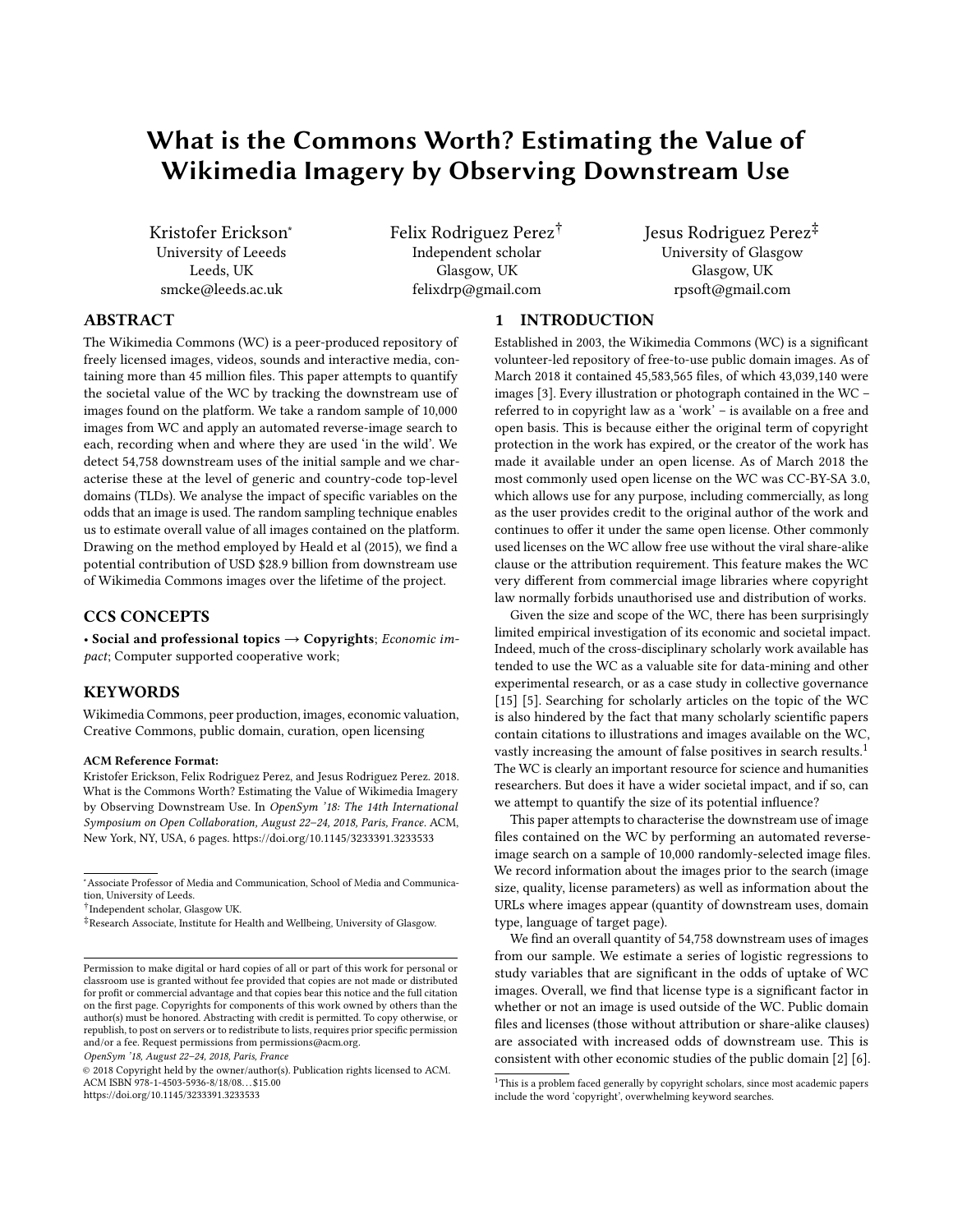We also find that for commercial use, prior appearance of the file elsewhere on Wikipedia has a significant positive effect, suggesting that human curation and selection are important in promoting key images to widespread use. We suggest further experimentation using a purposive sample of 'quality' and 'valued' images to test for the impact of human curation on the WC.

The paper proceeds as follows: we first review work on economic value and incentives in peer-produced resources, with a focus on the role of intellectual property licensing on wider commercial usage. We then describe the approach and research methods used in our analysis of WC images and discuss the results. We suggest one method for calculating social welfare represented by downstream use of WC images and report the result. We close by offering suggestions for further research and policy considerations from the findings generated by this preliminary study.

#### 2 BACKGROUND AND RELATED WORK

Two important economic questions emerge from the study of online peer production. The first question relates to the incentives that animate participation of volunteers in the creation of public goods; the second question relates to the overall societal effects of the availability of peer-produced resources. A significant amount of scholarly research from management and organisational studies has addressed the first question; there has been limited investigation of the second. In this section, we briefly review both literatures with a focus on the role that intellectual property might play, both internally to peer production and externally in wider societal usage.

#### 2.1 Incentives

One enduring question in studies of commons-based peer production has been where volunteer labour comes from. In his seminal legal analysis of the copyright public domain, James Boyle bracketed the question by suggesting it didn't matter, as long as evidence, such as the presence of Wikipedia, showed that it would happen – 'E pur si muove' [\[1\]](#page-5-6). In Boyle and some other legal scholars' view, maintaining a vibrant public domain in creative works is important for enabling the existence of innovative commons, regardless of how individual communities operate internally [\[10\]](#page-5-7). Early observations of open source software communities suggested that communitarian and altruistic incentives were important for participants, alongside economic incentives [\[7\]](#page-5-8). Copyleft, which encourages openness by requiring all modified and extended code to be made freely available, is associated with an ideology of communitarian sharing [\[12\]](#page-5-9). In contrast, Von Hippel and Von Krogh [\[9\]](#page-5-10) suggested that volunteer participation could still be explained by economic incentives, because contributing to private-collective innovation offers strategic benefits not available to free riders. In a large-scale review of research on open software, Von Krogh et al. [\[16\]](#page-5-11) suggested that social norms, self-regulating institutions and communities could be important factors in sustaining open practices. In their study of management concerns for firms that participated in open source communities, Dahlander and Magnusson [\[4\]](#page-5-12) found that open licensing could be an impediment to commercialisation if private incentives clashed with open source norms. Similarly, in a case study of engagement with open source communities by mobile phone manufacturer Nokia, Stuermer et al. [\[13\]](#page-5-13)

found that the requirement to protect certain proprietary corporate information disrupted community development. Overall, the literature on private-collective innovation suggests that while both firms and individuals may derive benefits from participation in collaborative projects, the open licensing environment sometimes presents a challenge to commercialisation.

#### 2.2 Economic impacts

In characterising the public domain, Boyle [\[1\]](#page-5-6) identified anecdotal examples of successful commons-based creative production. But what is the overall volume of such activity, and what are its effects on society? Public domain status has been found to increase the availability of works that would otherwise not circulate due to copyright. For example, Buccafusco and Heald [\[2\]](#page-5-4) found that audiobooks made from public domain bestsellers between the years 1913–22 were significantly more available than those made from copyrighted bestsellers during the ten-year period after 1923. Pollock et al. [\[11\]](#page-5-14) analysed the economic contribution of the copyright public domain in a variety of mediums using historical datasets. When calculating the welfare benefit represented by copyright term expiry, the authors counted only the marginal increase in sales represented by availability of the work, and not the total price of the work found public domain. They found that public domain status reduced the mean price of printed books by 5-15% at retail, but increased their circulation. By combining price with usage estimates, the authors were able to estimate the net social welfare represented by the expiration of copyrights. Another study by Heald et al. [\[8\]](#page-5-15) attempted to empirically measure the social value of public domain imagery using data on page-level Wikipedia visitorship combined with equivalent license pricing from Getty Images. The authors selected a sample of biographical pages across a time period which included in-copyright and public domain photographs. Subject pages accompanied by a freely available public domain images were found to draw an additional 22% traffic usage. Based on industry standard advertising rates for equivalent commercial websites, the authors estimate a consumer surplus for the availability of public domain photographs of between USD \$208M and USD \$232M annually. In this study, we extend the methodology used by Heald et al. to assess the economic value represented by free availability of images from the WC. We do this by first detecting instances of use and then applying the standard Getty editorial license rate as a guide.

#### 3 APPROACH AND METHODS

#### 3.1 Data collection

We used the MediaWiki API query command to gather a random sample of 10,000 image pages from the WC database in February 2018. In the Wikimedia Commons database, each page is assigned a "random index", which is a random floating point number uniformly distributed between 0 (inclusive) and 1 (exclusive). Because Special:random returns the next article whose random index is greater than the selected random number, the size of 'gaps' between index numbers will bias selection so that certain pages have a higher probability of being selected if different samples are taken repeatedly.[2](#page-1-0)

<span id="page-1-0"></span><sup>&</sup>lt;sup>2</sup>See /Wikipedia:FAQ/Technical#random. According to the documentation, this command returns results by checking a randomly-generated double-precision floating point number against a randomly-assigned index number for each page contained on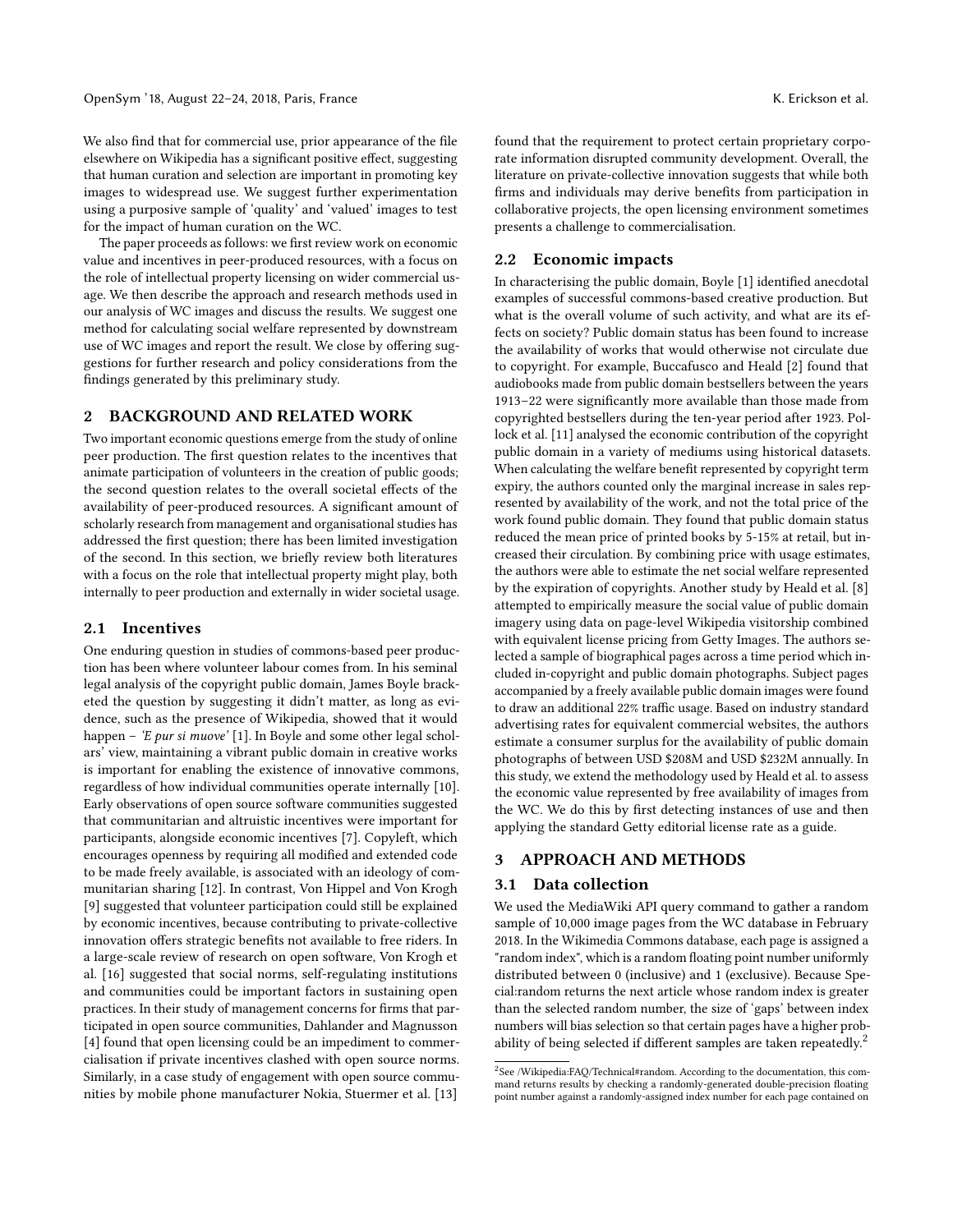Table 1: Summary statistics for main variables drawn from 10,000 image pages on Wikimedia Commons

| Variable                    | MIN      | MAX    | <b>MEAN</b> | SD     |
|-----------------------------|----------|--------|-------------|--------|
| Any external use            | 0        | 1      | .348        | .476   |
| Any non-commercial          | $\Omega$ | 1      | .304        | .46    |
| Any commercial              | 0        | 1      | .267        | .442   |
| Total uses                  | 0        | 395    | 5.48        | 19.78  |
| Total commercial            | $\Omega$ | 331    | 2.99        | 11.722 |
| Total non-commercial        | $\Omega$ | 129    | 2.49        | 8.93   |
| Age of image (years)        | $\Omega$ | 14     | 4.4         | 2.995  |
| Image size (square)         | 12       | 8074.5 | 1324.8      | 947.3  |
| Format non-jpeg             | $\Omega$ | 1      | .057        | .233   |
| Uploader's own work         | $\Omega$ | 1      | .47         | .499   |
| Quality image               | 0        | 1      | $\Omega$    | .062   |
| Originated on Flickr        | 0        | 1      | .15         | .356   |
| Used on Wikipedia           | 0        | 1      | .171        | .376   |
| PD licenses                 | 0        | 1      | .234        | .423   |
| <b>Attribution licenses</b> | 0        | 1      | .161        | .368   |
| Viral licenses              | 0        | 1      | .582        | .493   |

This means that the MediaWiki function has limitations if used in repeat studies, but we consider the randomization sufficient for the purposes of this study, which uses one-shot rather than panel data. For each page returned by our query, we recorded relevant variables (see Table 1). We extracted further information for each file using the API commands imageInfo, globalusage, extlinks, revisions and pageimages. The main variables of interest were image size, author, source, license type, and linked usage elsewhere on Wikipedia. We also recorded the URL, filename and image description as text strings. Data collection stopped after we reached 10,000 unique images, having first removed duplicate entries.

In the second phase of data collection, we made use of the Selenium open source browser automation framework to repeatedly search for downstream uses of image files. $3$  Using this tool, we subjected the URL of each image file to a reverse image search using the public Google web interface. This was accomplished by running a script to complete fields for each query, emulating a human search. The results of the reverse image search were recorded with each case being a URL returned by the search. This process yielded 54,758 URLs. For each returned hit, we recorded the rank in the search results, and extracted the domain information for each URL, recording it in a separate field. The authors carried out human review to further sort TLDs according to their overall type (country code or generic top-level domain) as well as purpose (commercial TLDs compared to .GOV, .EDU, etc.). Usage results obtained in the second phase of data collection were merged with the first dataset by matching back to unique image IDs. This enabled us to record as a continuous variable the total number of results returned for each original image. We then performed a series of regression analyses,



Figure 1: Cumulative sum of 54,758 total uses by years since upload.

first with any use as a binary outcome variable and then with commercial and non-commercial use as the outcome variable, reported below.

#### 4 DISCUSSION

We found that 34.8% of images in our sample were used externally at least once. This figure does not include previous use on Flickr if an image were obtained from that website. The figure does include all other detected external uses from URLs besides the page on WC where the original image was hosted. The most frequent user was Wikipedia: some 17.1% of images in our sample were also featured in Wikipedia subject pages. The mean age of uploaded images was 4.4 years. External use varies with age as shown in Figure 1. Younger images (those uploaded more recently than the mean of 4.4 years ago) accounted for 48.4% of all detected uses. Smaller images account for more of the observed uses, with those below the mean size of 1325 pixels square accounting for 63.9% of all detected uses. Most images hosted on the WC are in JPEG format. In our sample, only 5.7% of images were in a different format, with the most common alternative formats being .PNG and .GIF.

Nearly all of the images in our sample (98.8%) were accompanied by copyright license information. Approximately 47% of images in our sample were the authors' own work, in which case the uploader was prompted to choose the appropriate license. Some 15% of the sample consisted of freely-licensed images that were pulled from commercial hosting site Flickr (functionality available in the WC Upload Wizard from December 2012), with licensing information automatically accompanying those files across to the WC. In other cases, the uploader specified a license at the point of upload, or reproduced the licensing information in the case of third-party images (such as those marked PD-old for out-of-copyright works).

Figure 3 shows the share of different licenses used in our sample. This information was obtained by extracting the license data

the Commons. Some pages will have a larger gap before them in the random index space, and so will be more likely to be selected.

<span id="page-2-0"></span> $3\overline{\text{S}}$ elenium is a browser automation library that may be used for any task that requires automating interaction with the browser. See: https://github.com/SeleniumHQ/selenium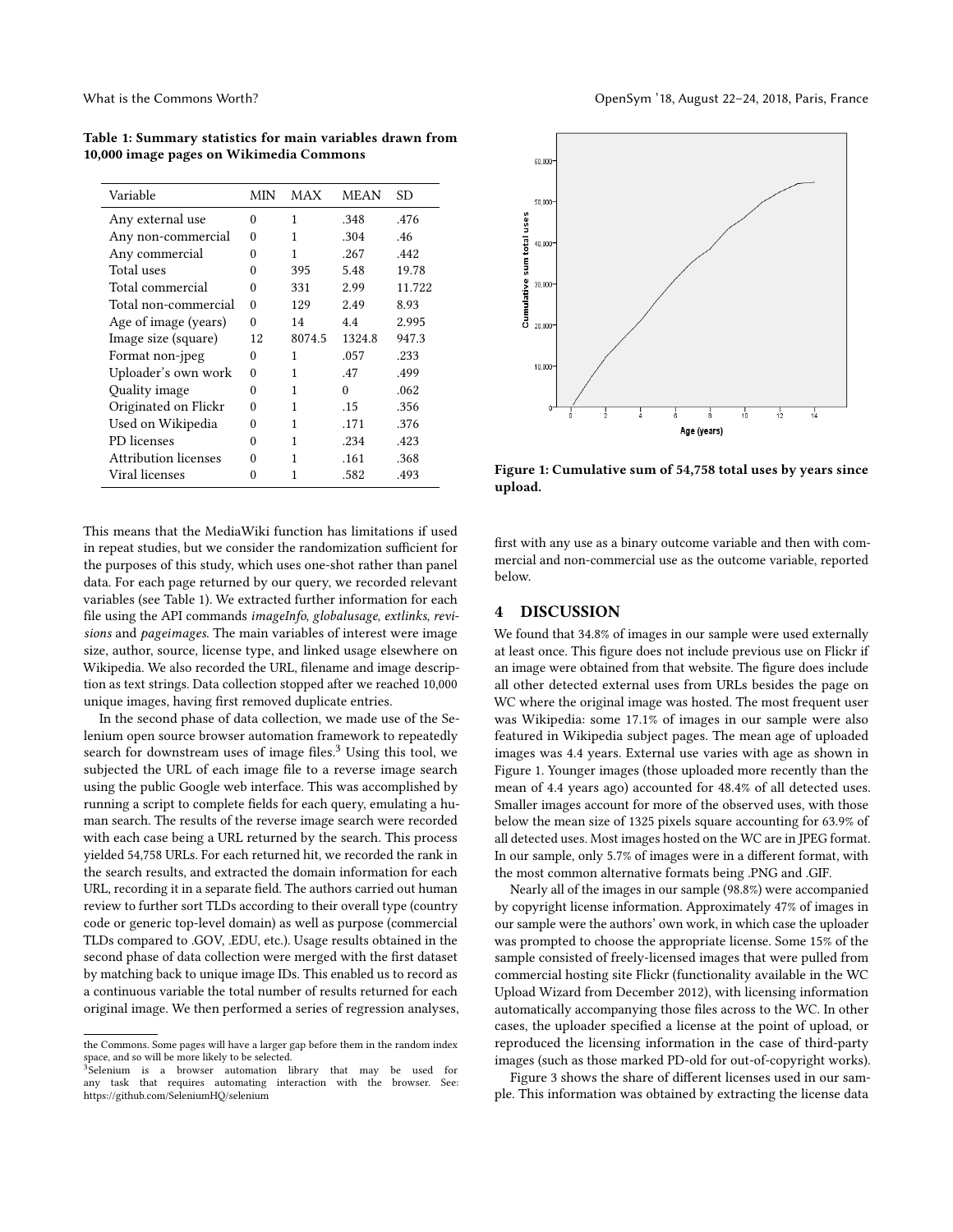

Figure 2: Cumulative sum of 54,758 total uses by years since upload.



Figure 3: License types used

from the individual image pages on the WC. The license establishes the uses that can be made of the image without requiring direct permission from the creator of the work. Creative Commons Attribution Share-Alike (CC-BY-SA) was the most commonly-chosen license for images (56.8%), followed by PD marks and other public domain dedications (18.5%) and Creative Commons Attribution licenses (15.9%). Less commonly-used licenses included the GNU Free Documentation License (GFDL) and some software documentation marked with GPL licenses. Some 2.2% of files did not have a valid license, either because they were not accompanied by adequate information, or because the chosen license conflicted with the information provided (e.g. an attribution license with no known author).



Figure 4: Detected uses by TLD

We examined how images were used downstream of the WC by automatically searching for matches and recording information about the domains where images were found. The reverse image-search process detected 54,758 external uses of images in the sample, excluding original WC pages. Individual uses were categorized according to the top-level domain where the use was detected, as summarized in Figure 4. Some 49.7% of the detected uses were found on .COM domains, while .ORG domains (including Wikipedia) made up 12.44% of uses. Some 29.8% of uses were detected on various country-level domains (such as .ca or .ru). A human reviewer further categorized uses according to whether they were found on a commercial domain (.COM or a commercial country code such as .co.uk). Within the original sample of 10,000 images, some 26.7% were found to have at least one commercial use, while 30.4% were found to have at least one use that we deem noncommercial (any remaining ccTLDs and non-commercial generic TLDs). Further analysis could improve the determination of commerciality, as TLDs can only provide a rough guide. Alternative approaches include crawling the target URLs for the presence of ad code, or analyzing language collected from the page headers not used in the current analysis.

Next, we performed a series of binary logistic regressions taking any detection of use as the dependent variable (1=use detected, 0=otherwise). Table 2 presents the results of 6 regressions using 3 different DVs: Any detected use, non-commercial use and commercial use.

The first model includes only the main control variables (image characteristics and age). Our variables of interest are the license types (attribution-style licenses or viral share-alike licenses, compared to public domain) as well as evidence of human curation (such as tagging an image with the 'Quality' designation). In all models the estimates are shown as odds ratios, with values greater than 1 indicating an increase in the odds of use and values lower than 1 indicating reduced odds.

The age of an image slightly increases the odds that it will be used on commercial as well as non-commercial domains, suggesting an effect related to discovery time. Larger image size reduces the odds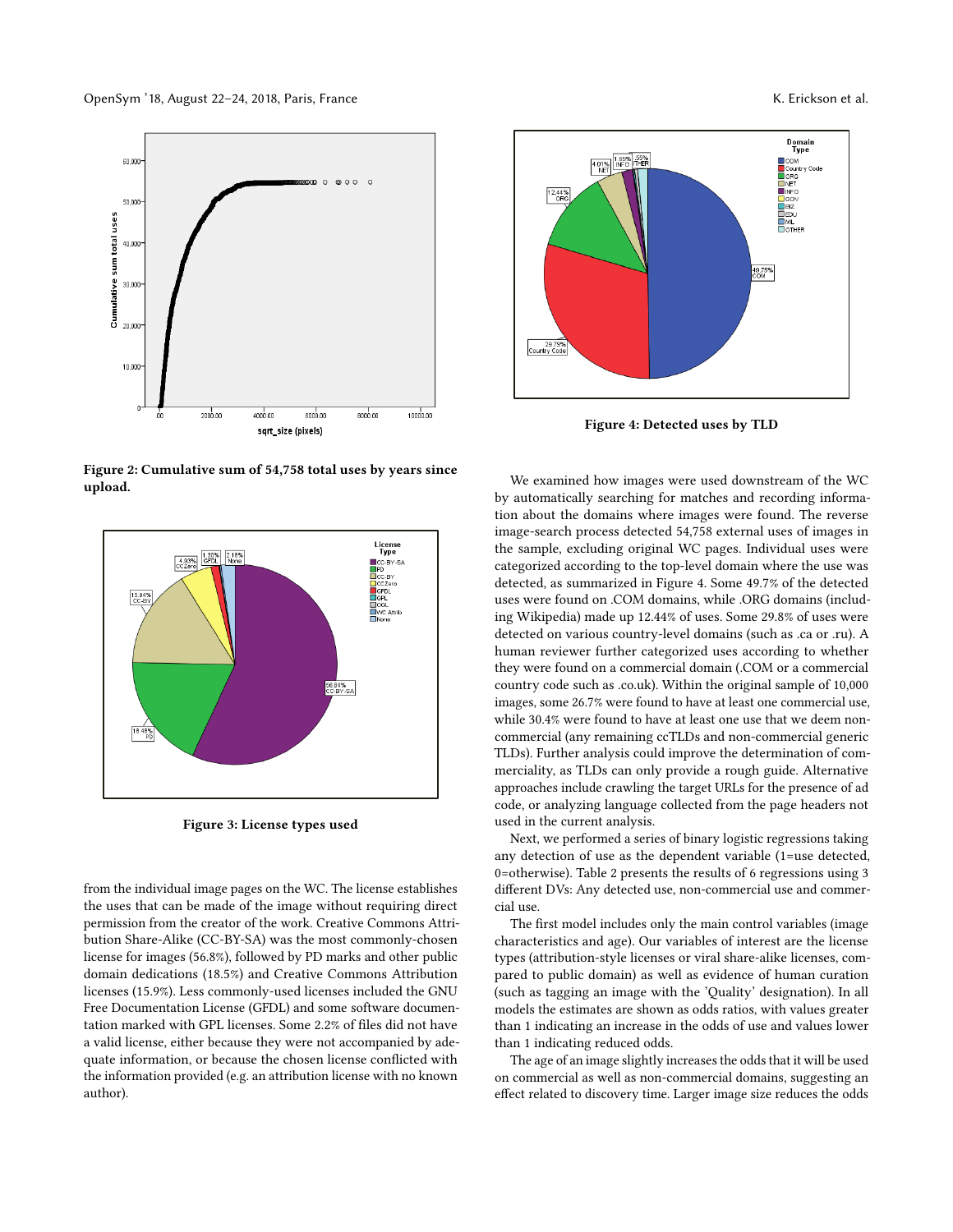| Model              | (1)            | (2)            | (3)        | (4)                   | (5)        | (6)                   |
|--------------------|----------------|----------------|------------|-----------------------|------------|-----------------------|
| DV                 | <b>ANY USE</b> | <b>ANY USE</b> | NON-       | NON-                  |            | COMMERCIAL COMMERCIAL |
|                    |                |                |            | COMMERCIAL COMMERCIAL |            |                       |
|                    |                |                |            |                       |            |                       |
| AGE                | $1.161***$     | $1.159***$     | $1.165***$ | $1.164***$            | $1.151***$ | $1.078***$            |
|                    | (0.008)        | (0.008)        | (0.008)    | (0.015)               | (0.008)    | (0.010)               |
| <b>IMAGE.SIZE</b>  | $0.877***$     | $0.881***$     | $0.888***$ | $0.891***$            | $0.877***$ | $0.906***$            |
|                    | (0.014)        | (0.014)        | (0.014)    | (0.002)               | (0.015)    | (0.018)               |
| NOT.JEPG           | $1.331**$      | $1.228**$      | 1.316**    | 1.308**               | $1.465***$ | 1.163                 |
|                    | (0.097)        | (0.098)        | (0.099)    | (0.098)               | (0.099)    | (0.121)               |
| <b>OWN.WORK</b>    | $1.109**$      | $1.268***$     | $1.324***$ | $1.278***$            | $1.109*$   | $0.779***$            |
|                    | (0.046)        | (0.052)        | (0.053)    | (0.057)               | (0.055)    | (0.068)               |
| <b>QUAL.IMAGE</b>  | $2.278**$      | $2.311***$     | $2.202**$  | $2.185***$            | $2.168**$  | 1.597                 |
|                    | (0.335)        | (0.335)        | (0.338)    | (0.338)               | (0.347)    | (0.464)               |
| <b>FLICKR</b>      |                |                |            | 0.879                 |            |                       |
|                    |                |                |            | (0.080)               |            |                       |
| <b>WIKIPEDIA</b>   |                |                |            |                       |            | 28.022***             |
|                    |                |                |            |                       |            | (0.076)               |
| <b>ATTRIBUTION</b> |                | $0.729***$     | $0.727***$ | $0.755***$            | $0.633***$ | $0.578***$            |
|                    |                | (0.072)        | (0.075)    | (0.078)               | (0.077)    | (0.092)               |
| <b>SHARE ALIKE</b> |                | $0.654***$     | $0.670***$ | $0.677***$            | $0.621***$ | $0.560^{***}$         |
|                    |                | (0.056)        | (0.058)    | (0.058)               | (0.059)    | (0.070)               |
| <b>CONSTANT</b>    | $1.513**$      | 1.806**        | 1.228      | 1.205                 | $1.459*$   | 0.800                 |
|                    |                | (0.200)        | (0.205)    | (0.206)               | (0.210)    | (0.252)               |
|                    |                |                |            |                       |            |                       |
| <b>OBSERV</b>      | 10,000         | 10,000         | 10,000     | 10,000                | 10,000     | 10,000                |
| <b>PSEUDO R2</b>   | 0.097          | 0.105          | 0.106      | 0.104                 | 0.108      | 0.423                 |
|                    |                |                |            |                       |            |                       |

Table 2: Binary logistic regressions with dichotomous measures of external use as the outcome variable

Notes: Odds ratios displayed, SE in parentheses, Pseudo R2 is Nagelkerke's R2, \*\*\* p<0.001, \*\* p<0.05, \* p<0.1

of use. 'Quality' images are consistently significantly associated with higher odds of use, as are unusual file formats (non-JPEG files). An image's origin on Flickr does not significantly alter its odds of being used non-commercially (Flickr is counted as a commercial external use, so this variable is excluded from other models). By contrast, inclusion on Wikipedia significantly increases the odds that an image will be used commercially. We interpret this to indicate the importance of Wikipedia in providing context and searchability to prospective commercial users.

Compared to public domain files, those issued with an attribution or share-alike requirement have significantly lower odds of being used externally. Attribution and share-alike requirements reduce the odds of commercial use more than for non-commercial use, suggesting that these are important impediments for prospective commercial users.

## 4.1 Estimating value

Having established the usage rate of Wikimedia images and identified some of the variables influencing downstream use, it is possible to make estimates of the overall economic value of the project. One method of establishing the value represented by free and open projects is to compare them with equivalent commercial offerings. Consumer willingness to pay (WTP) for commercial services can be

used as a benchmark to establish the consumer surplus represented by free and open alternatives such as the WC [\[8\]](#page-5-15).

For commercial comparison, a relevant market is the image licensing industry. Visual content company Getty Images, which holds one of the largest commercial image catalogues in the world, reported 2017 revenue of USD \$868 million [\[14\]](#page-5-16). Image libraries acquire copyright in images from photographers and sell to customers which include advertising agencies, press publishers and corporate communications departments. The image library business model relies on economies of scale to reduce search costs and increase choice for buyers. Significant investment goes into maintaining a user-friendly, searchable platform of images to help prospective customers find exactly what they are looking for. Digitalisation has offered new opportunities for companies like Getty to find and license images to consumers; it has also given rise to alternative ways of curating and distributing photographs and images.

Since the downstream use of images from WC measured in our study is limited to digital uses located on the web, we apply the pricing of web images only. Getty currently offers a 1-year, royaltyfree license for commercial editorial use of a digital image from its editorial catalogue for USD \$175. We use the editorial rather than more expensive 'creative' rate because editorial more closely approximates the usage observed for our sample, which includes political figures, landmarks and public events. Based on the mean